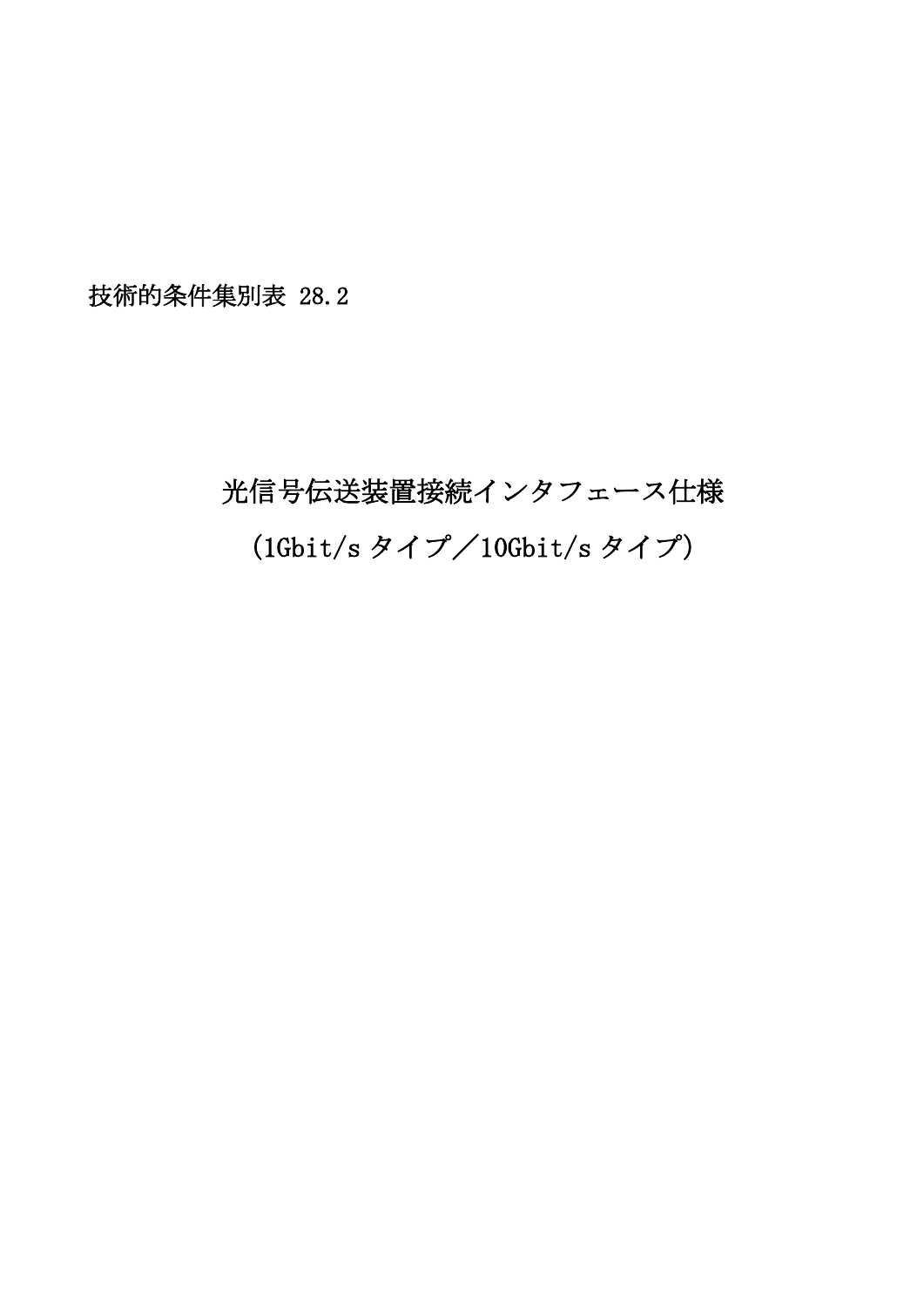## [参照規格一覧]

- ISO/IEC 8877 (Information technology Telecommunications and information exchange between systems - Interface connector and contact assignments for ISDN basic access interface located at reference points S and T Second edition 1992)
- ISO/IEC 11801 (Information technology Generic Cabling for Customer Premises First edition 1995.5.31)
- IEEE Std 802.1Q (IEEE Standards for Local and Metropolitan Area Networks: Virtual Bridged Local Area Networks 1998)
- IEEE Std 802.3-2002 TM Carrier sense multiple access with collision detection (CSMA/CD) access method and physical layer specifications
- IEEE Std 802.3-2012 TM Carrier sense multiple access with collision detection (CSMA/CD) access method and physical layer specifications